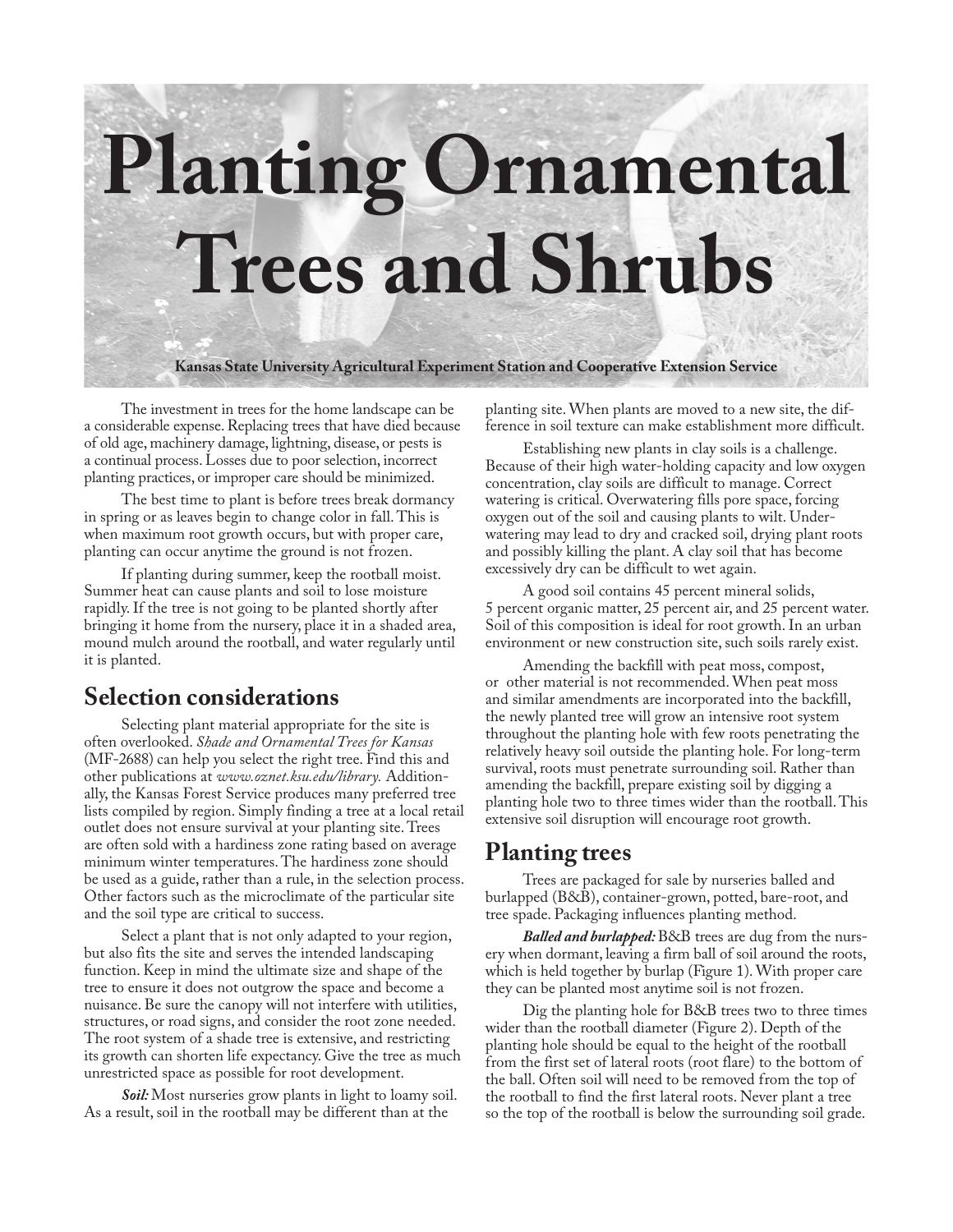Once the hole is complete, situate the tree so it is standing upright. Remove string or twine from the top of the rootball and trunk (Figure 3). Backfill the hole halfway to help stabilize the tree while these tasks are accomplished. If the rootball is being held firm with a heavy wire basket, it is a good idea to remove the top half of the basket with wire cutters. While the basket may degrade, in some instances wire has girdled emerging roots over many years. With a sharp knife, begin removing the burlap. At a minimum, remove the burlap from the top of the rootball. Many retailers or landscapers will not honor the traditional one-year guarantee if the wire basket or burlap has been removed. Ultimately, this is the homeowner's decision, but removal of those products is recommended.

When backfilling the hole, break up soil clods that create large air pockets. Once the hole is half full, water to settle soil around the rootball. Continue backfilling the hole being mindful not to place soil on top of the rootball. Use excess soil to create a raised ring (3 to 4 inches) at the outer edge of the rootball. This ring will hold water and allow it to soak into the rootball as the tree is watered. Avoid tamping or stomping backfill around the rootball. Allow water to settle the soil in place.

*Container-grown plants:* Although many people are hesitant to plant container-grown trees, there is no reason to shy away from them. Container-grown trees offer advantages for the homeowner over B&B trees. In general containergrown trees are lighter, smaller, and more readily available.

Overall, the hole for a container-grown tree is similar to the hole for a B&B tree. It should be two to three times wider than the container and only as deep as the distance from the root flare to the bottom of the container. Backfilling is similar.

Regardless of material, the container must be removed before planting (Figure 4). Once the tree is free, inspect the root system. Circling roots at the perimeter is normal on a vigorous plant (Figure 5). Use a sharp knife or spade to cut into the rootball from the top to the bottom in three or four places. The cut should be made 2 inches deep. While this seems drastic, it will not hurt a well-grown tree, but it will prevent future girdling roots, and new roots will arise from the cuts.

*Potted plants:* Plants dug as bare-root or B&B plants and potted in a container for sale that season are called potted plants. While this is less common than it used to be, it is still done occasionally. If the plant was recently dug as a bare-root plant and potted, it may not be well rooted into the container and should be handled as a bare-root plant. If the root system is well developed and artificial substrate holds the shape of the container when the plant is removed, it can be planted as if it were a container-grown plant. If a soil ball surrounds the root system, treat it as a B&B plant.

*Bare-root plants:* Although rare at the retail nursery, bare-root trees are still available. Homeowners frequently receive bare-root plants through mail-order catalogs. When planting bare-root trees, dig a hole large enough so roots can be spread in their natural position and deep enough so the root flare will be at the soil line. Remove broken and damaged roots by making clean cuts with pruning shears.

To plant the tree, spread roots out in the planting hole, making sure they do not overlap. Place a few spades of topsoil over the roots and firm to eliminate air pockets. Add more soil and firm, then add water and let it soak in. Fill the hole with the remaining soil, leaving loose soil on the surface. Water the plant immediately and remember that bare-root plants may need more frequent watering than B&B or container plants during establishment.

Be sure to protect plants from heat and drying winds before they are planted. If roots seem dry, set the plant in a container of water for several hours before planting. When transporting to the site, keep roots moist and protected from the sun using burlap, straw, mulch, etc. If planting is delayed more than a few days, bare-root trees and shrubs should be covered with loose soil, straw, or mulch to protect roots.

*Tree Spade:* When large trees (4 inches or greater caliper) are desired, a trailer- or truck-mounted mechanical tree spade is often necessary (Figure 6). Using specialized tools, 8- to 10-inch caliper trees can be moved successfully. In general, move deciduous trees of this size only when dormant. Needled evergreens can be moved slightly earlier in the fall and transplanted later into the spring. As a guide, ensure there is 10 to 12 inches of rootball diameter for every 1 inch of trunk diameter measured 12 inches above the ground. For example, a trailer-mounted 44-inch tree spade can be used to



*Figure 1. Balled and burlapped trees are dug from the field with a ball of soil wrapped in burlap and placed inside a wire basket.*



*Figure 2. Measure the depth and width of the planting hole before placing the tree.*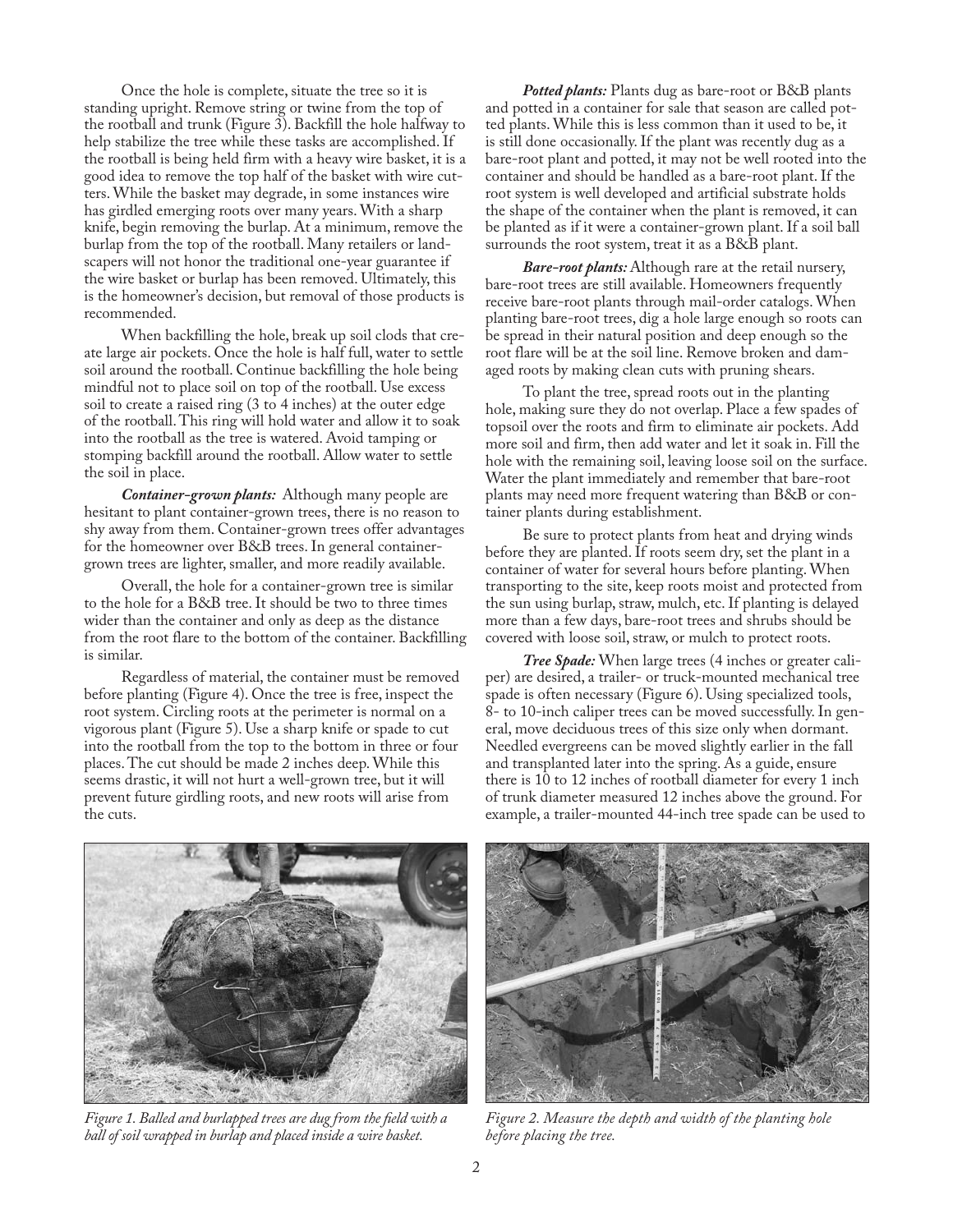move a 4-inch caliper tree. A 90-inch tree spade can successfully move a 8- to 9-inch caliper tree.

# **Care of newly planted trees**

Once your new tree has been properly planted, care will determine whether it thrives. In general, consider your tree a new transplant one year for each inch in trunk diameter. In other words, a 2-inch caliper tree should be treated as a new transplant for two growing seasons, a 4-inch caliper tree for four years, and so on.

*Watering:* Proper watering throughout the first year often means the difference between success and failure. Keep in mind that watering practices will differ based on soil type. In general, clay soils hold water longer. Infrequent yet thorough watering of the rootball is best, bearing in mind that the water will not percolate through the soil rapidly. On a sandy loam soil, much of the water applied will percolate through the soil profile. Applying more water only means a greater quantity of water will percolate through. In this situation, lower volume, yet more frequent watering will maintain a moist root zone with a minimum of wasted water.

In an average sandy loam soil, spring-planted trees should be soaked twice a week if there is less than an inch of rainfall. In a heavy loam or clay soil, a good soaking every 7 to 12 days should be sufficient. These guidelines may vary depending on factors such as tree species, canopy size, and temperature. A screwdriver can indicate when trees should be watered. In a moist soil, the screwdriver should penetrate the soil easily. In a dry soil, it will be difficult.

Continue watering to supplement rainfall during the fall and winter until the soil freezes. Many fall-planted trees are lost because of inadequate moisture through the winter, especially evergreens that are exposed to drying winds. During dry winter periods, water evergreens if the ground is not frozen.

Continue regular watering as long as the tree is considered a new transplant. Although continued root development allows the tree to sustain itself better, watering can be critical, especially during an extended dry period.

*Mulching:* Aside from watering, few other horticultural practices can ensure the survival and growth of your new tree like mulching. Newly planted trees benefit from mulching, especially during the first years of establishment. Besides preserving moisture and moderating soil temperature, mulching controls competing weed growth (including turf ). As important, mulch acts as a barrier to keep lawnmowers and string trimmers away from the tree trunk — a leading cause of damage to landscape trees.

Mulch can be made of many products, but bark chips, wood chips, and compost are the most common. Mulch should be 2 to 4 inches deep in a 2-foot radius around the tree. Mulch should not touch the trunk. A moist environment around the trunk encourages harmful insects and disease.

*Pruning:* When planting, remove identification tags and foreign objects from the trunk and branches to prevent girdling. Carefully inspect the new tree and remove dead, broken, or diseased limbs. Newly planted trees need little if any pruning at this stage. The new tree has suffered traumatic root loss in the digging process, but leaves manufacture



 *Figure 3. Once placed in the planting hole, string, wire, and burlap can be removed gently.*



*Figure. 4. Containers can be constructed of many different materials. All must be removed before planting.*



*Figure 5. Circling roots at the edge of the rootball should be cut before planting.*